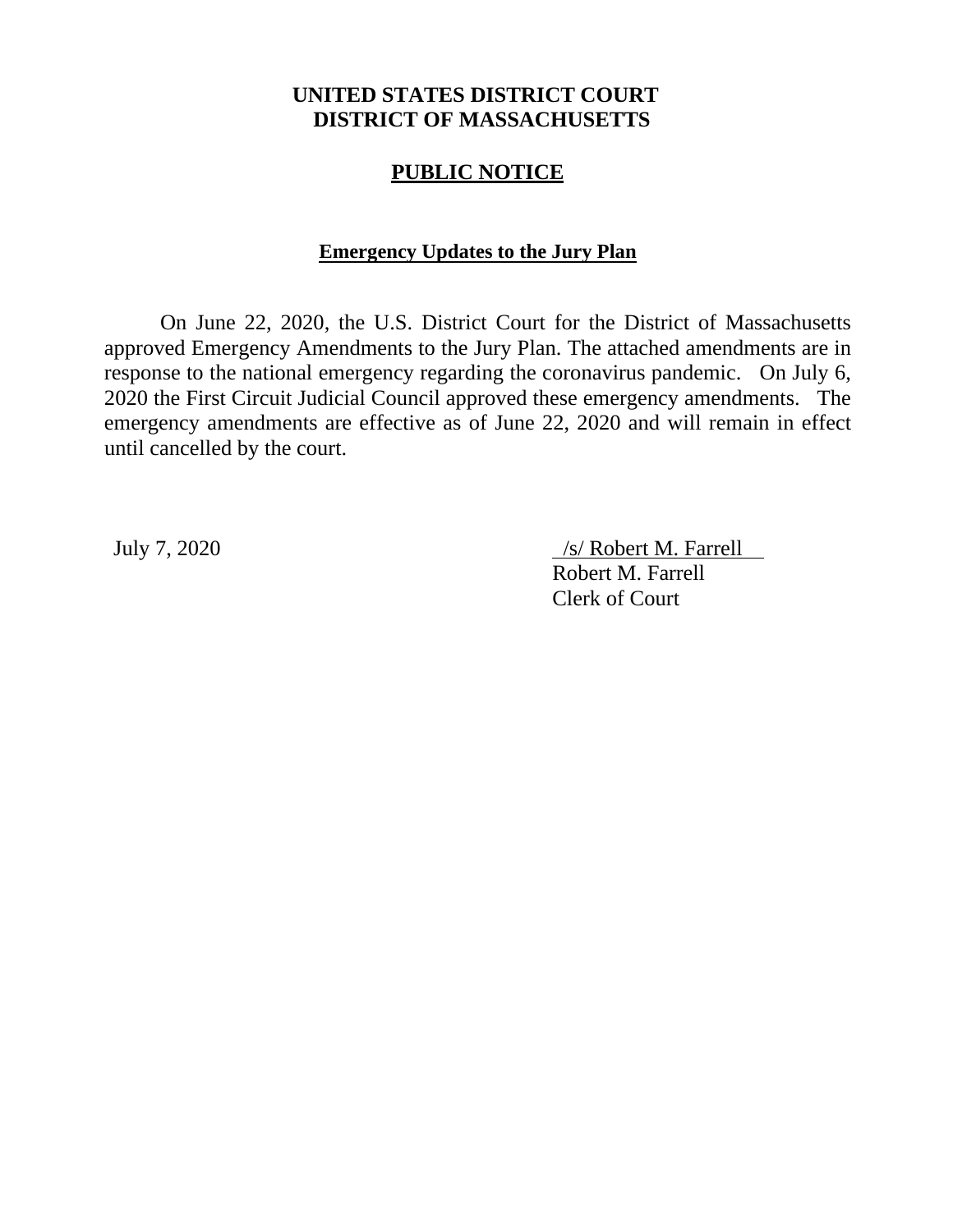#### **UNITED STATES DISTRICT COURT DISTRICT OF MASSACHUSETTS**

## **EMERGENCY AMENDMENT TO JURY PLAN**

#### **11. EMERGENCY PROVISIONS CONCERNING COVID-19 EPIDEMIC.**

In light of the national emergency declared by the President under the National Emergencies Act (50 U.S.C. § 1601 *et seq.*) with respect to the Coronavirus Disease 2019 (COVID-19), the following additional provisions shall apply on a temporary basis to permit further screening and questioning of prospective jurors in order to protect public health and safety.

- **a.** In addition to the persons listed in Paragraph 9(c) of this Plan, the Clerk, upon individual request, and in consultation with the district judge assigned as the jury liaison, shall excuse the following classes of persons:
	- **i.** persons who have been diagnosed with, or tested positive for, COVID-19 (unless such a person has clinically recovered from the disease and has not had any symptoms for at least two weeks);
	- **ii.** persons who have one or more symptoms of COVID-19, as defined by the Centers for Disease Control; and
	- **iii.** persons residing with, or directly caring for, persons identified in subparagraphs  $(a)(i)$  and  $(a)(ii)$ .
	- **iv.** persons who may be at higher risk for severe illness from COVID-19, as defined by the Centers for Disease Control;
	- **v.** persons residing in nursing homes, long-term care facilities, assisted-care facilities, or veterans' homes, and employees of such facilities; and
	- **vi.** physicians, nurses, physician's assistants, and other health-care providers having direct contact with patients who have COVID-19.
- **c.** The Clerk may pose questions concerning health-related matters in addition to those imposed by the Jury Act, 28 U.S.C. § 1861 *et seq*., when summoning prospective jurors. The Clerk may also pose follow-up or monitoring questions to ensure accurate information by the time of empanelment.
- **d.** Nothing in this Paragraph shall be interpreted to infringe on the authority of any judge presiding in a jury trial to excuse a juror for cause.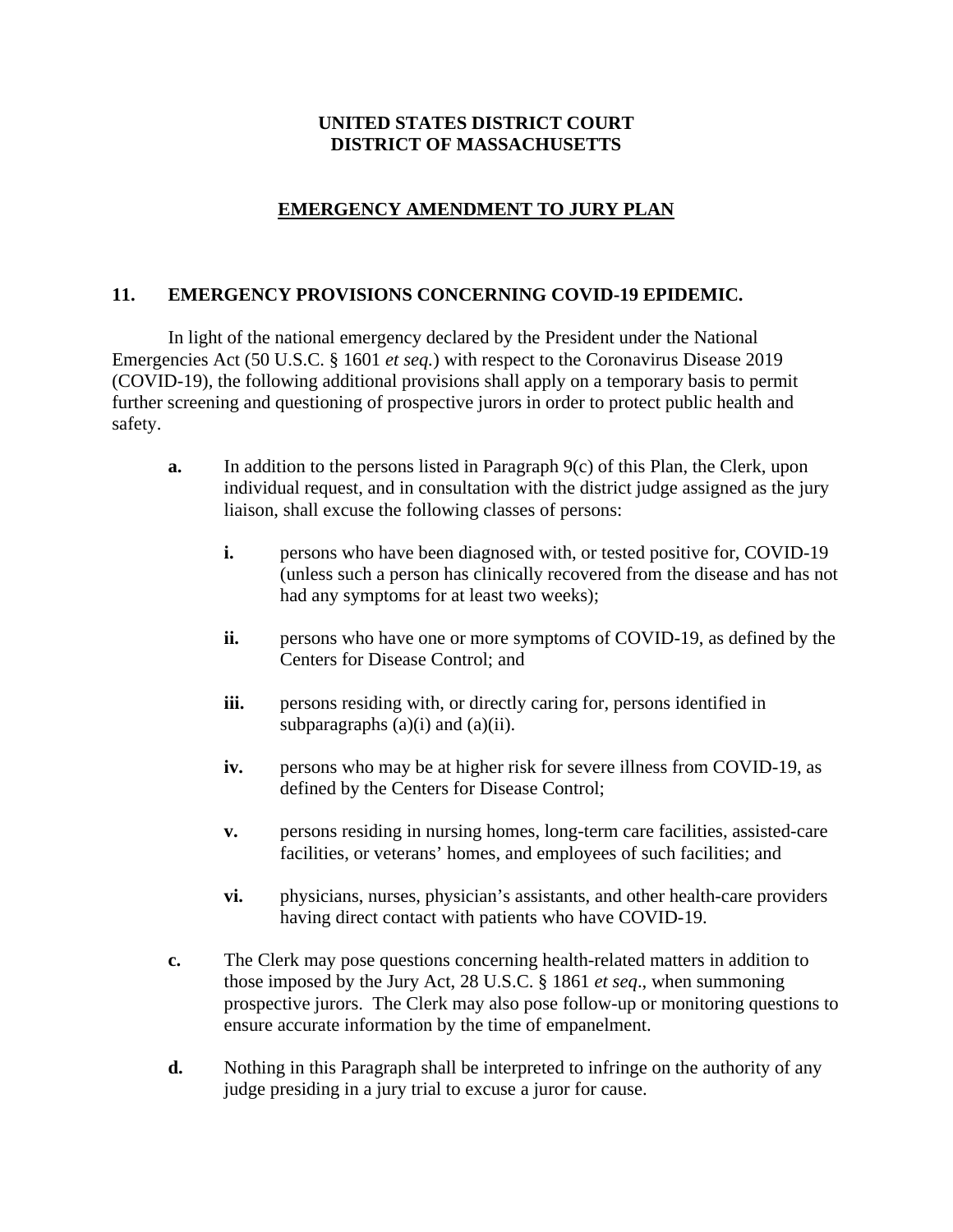- **e.** The Clerk shall report to the Chief Judge, on a monthly basis, the demographic data of prospective jurors excused under the provisions of this Paragraph, including data concerning the specific reason they were excused. If the operation of this Paragraph has a significant impact on the ability of the Court to empanel juries representing a fair cross-section of the community, the Chief Judge, with the concurrence of the Court, may impose reasonable limits on its operation, consistent with the need to protect public health and safety.
- **f.** The provisions of this Paragraph shall take effect immediately, and shall continue until the Chief Judge, with the concurrence of the Court, has determined that they are not necessary to protect public health and safety. Any such determination shall give substantial weight to, among other things, whether the President has declared that the national emergency with respect to COVID-19 is no longer in effect, and whether the Governor of the Commonwealth has made any similar declaration with respect to the emergency in Massachusetts.